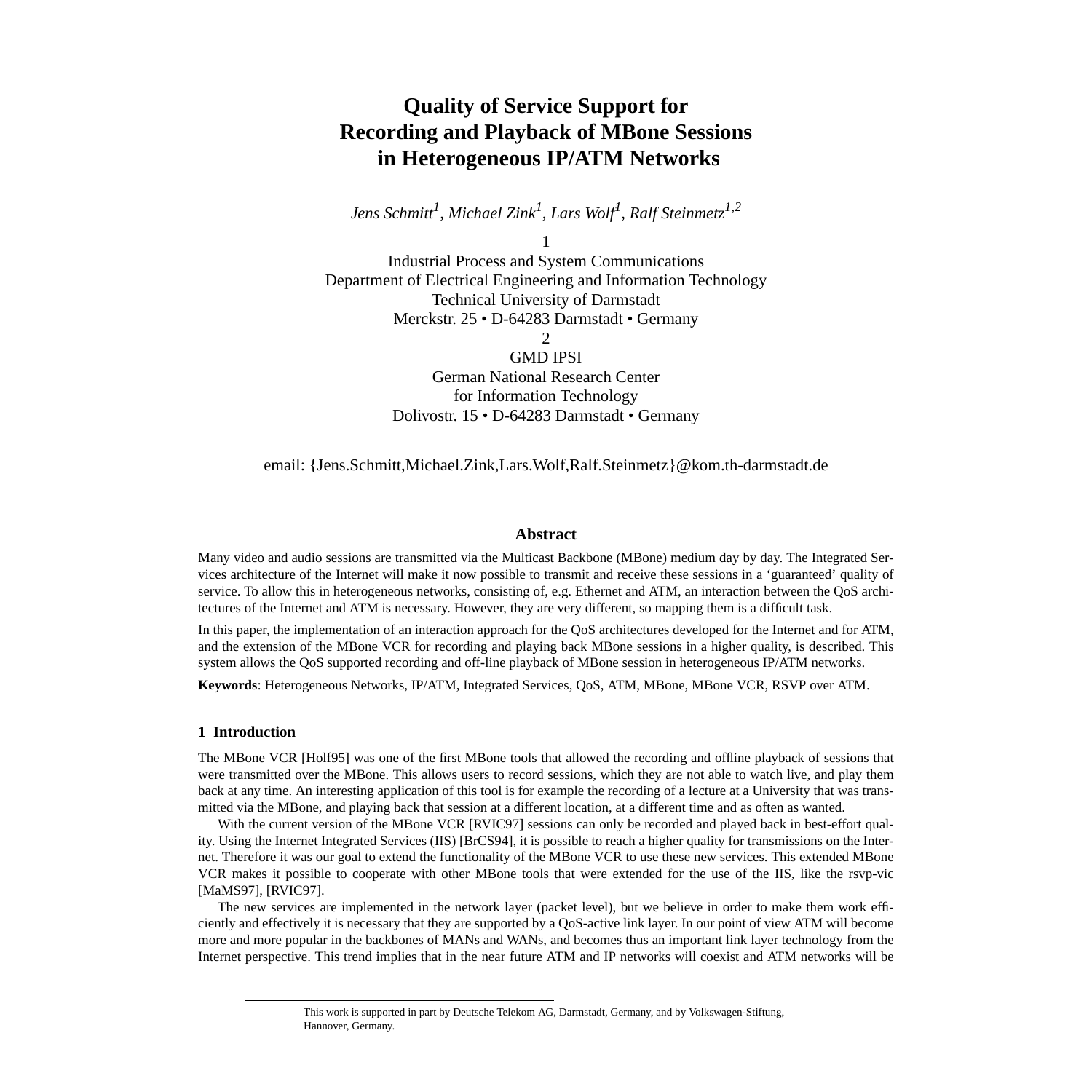used to interconnect IP networks. To provide QoS support in heterogeneous IP/ATM networks, an interaction between the QoS architectures of the Internet and ATM has to be implemented.

We decided to implement 'RSVP over ATM' to solve this problem, that means we based our design on an extension of the Classical IP over ATM model [\[Laub94\]](#page-9-0). By overlaying the RSVP on an ATM network it is possible for IP applications to request a certain QoS through the use of RSVP. The information delivered by RSVP is used by the ATM subnetwork to setup a VC whose QoS characteristics should approximate the ones signalled by RSVP as closely as possible. An alternative would have been to use native ATM services for the QoS extension of the MBone VCR. Obvious drawbacks of this approach would have been that the ATM-capable MBone VCR could only run on ATM workstations, and that the whole data communication part of the MBone VCR would have had to be rewritten. In contrast to this, our approach of extending the MBone VCR by RSVP leaves the data communication part unchanged and furthermore does not restrict the use of the MBone VCR to a homogeneous ATM network.

In our prototypical system the MBone VCR signals the desired QoS to RSVP which is afterwards mapped to ATM QoS parameters. Depending on the ATM QoS parameters a QoS VC will be set up on which the appropriate data is sent.

While we give an overview about related work in the next section, section 3 deals with our implementation of RSVP over ATM. The fourth section describes how the MBone VCR had to be enhanced to become an RSVP-aware application and in section 5 the interaction of all components of our prototypical system is illustrated by some typical scenarios. Section 6 then summarizes our work and gives some thoughts on possible future work.

#### **2 Related Work**

To satisfy the requirements of distributed multimedia applications in the Internet, as for example the MBone tools, the Internet Integrated Services (IIS) were introduced. These new services shall support hard real-time (guaranteed service) [\[RVIC97\]](#page-9-0) and adaptive real-time (controlled load) [[ShPG97\] a](#page-9-0)pplications like e.g. vic. The provisioning of QoS for applications is done by the Resource reSerVation Protocol (RSVP) [B[ZBH+97\], an](#page-9-0) extension of the Internet protocol suite.

Several tools for transmitting and receiving data via the MBone have been developed in the last few years (vic, vat, nv, ivs, sdr, wb,...). Unfortunately, today most of them are not able to work with the new services provided by IIS. One of these extended applications which support RSVP is the well known vic [\[RVIC97\]](#page-9-0). At present it is only possible to have high quality sessions on the MBone between a sending and a receiving rsvp-vic. A user can only receive live sessions with a desired QoS. Playing already stored sessions or recording sessions with a desired QoS with the available MBone tools is not possible at the moment.

Since ATM is becoming more and more important in the WAN and backbone area there has already been done some work in the field of interaction between the QoS architectures of the Internet and ATM, e.g. some architectural considerations have been made [\[BCDB95\] \[CBBB+97\]\[SKB96](#page-9-0)], implementation guidelines have been developed [\[Berg97\]](#page-9-0), and a few RSVP over ATM implementations have been conducted. One of these implementations is described in [\[BFGK95\]](#page-9-0) which is suitable for the handling of a large number of RSVP receivers. Another implementation is described in [\[BrGi96\]](#page-9-0) which however in contrast to the one above does not support multicast. These two implementations are taking the approach to map one IP Flow to one ATM VC which differs from a third implementation in which an IP flow multiplexing is performed [\[MaMS97\]](#page-9-0). This multiplexing allows the combination of several IP flows into one VC.

The main approach of all of this implementations was to extend the *Classical IP over ATM* model [\[Laub94\]](#page-9-0) to support the transport of IP flows over ATM networks.

#### **3 Implementation of RSVP over ATM**

It was our goal to develop an RSVP over ATM implementation that allows applications running on top of IP the reservation of resources in a heterogeneous network environment. We decided to use the Solaris 2.5.1 implementation of RSVP [\[RSVP97\]](#page-9-0) as a basis for our RSVP over ATM implementation and to extend it with an appropriate interface to ATM. [Figure 1](#page-2-0) illustrates the environment in which such an implementation is used.The RSVP over ATM implementation resides in the so-called Edge-Devices, which have connectivity to both worlds and therefore have to 'translate' between themSection 3.1 describes the differences between RSVP and ATM signalling. How the mapping between the different QoS models in heterogeneous IP/ATM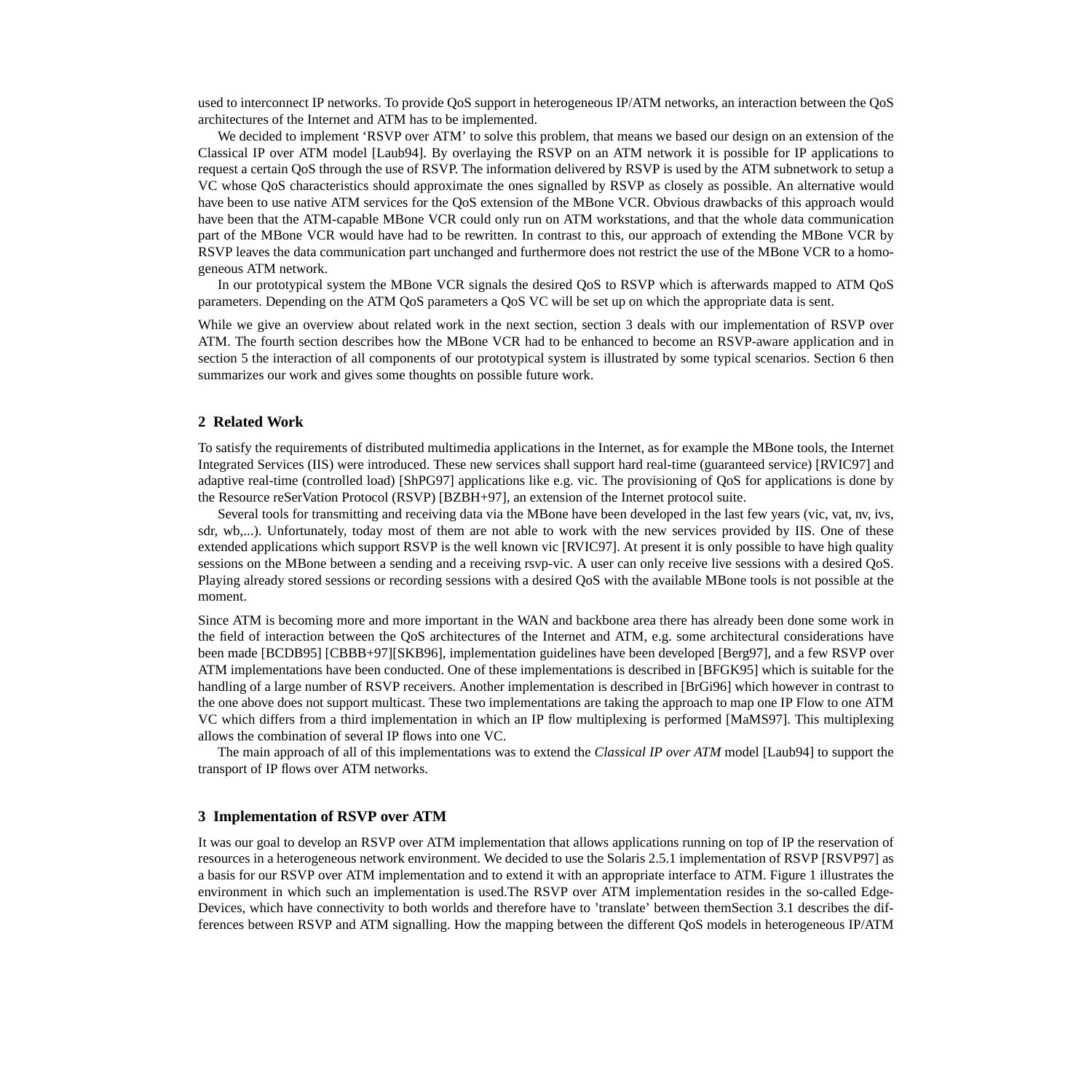<span id="page-2-0"></span>networks is achieved will be described in section 3.2. In section 3.3 the underlying model of our RSVP over ATM implementation is presented..



*Figure 1:* RSVP over ATM.

# **3.1 Differences between RSVP and QoS signalling in ATM**

The RSVP and QoS signalling in ATM [\[ATMF96a\]\[ATMF96b\] a](#page-9-0)re very different. These differences complicate any RSVP over ATM implementation:

• **Initiation of a Reservation**

The actual reservation in RSVP is performed when the *Resv* message arrives which is initiated by the receiver. In opposite to RSVP a reservation in ATM is done by the sender during VC setup.

• **State in the Network Nodes**

In RSVP a route between sender and receiver can change and RSVP will adapt to this route change (soft state). If by any reason a route in ATM has to be changed, the connection has to be cancelled and a new one is setup (hard state).

## • **Time of Reservation**

In ATM data transmission and resource reservation are synchronized, i.e. the reservation is done during VC setup. In contrast to ATM a reservation in RSVP can be done asynchronously to data transmission.

#### • **Variation of an Existing Reservation**

If a reservation has to be changed in ATM the existing VC must be closed and a new one has to be set up. In RSVP a reservation can be changed during data transmission. RSVP allows the dynamic change of QoS which is in contrast to ATM where the requested QoS is static.

## • **Uni/bidirectional Flows/Connections**

An RSVP reservation is always for unidirectional flows which means that a reservation is performed for data flowing from a sender to a receiver. ATM reservations are bidirectional for a data connection from a sender to a receiver and vice versa.

• **Heterogeneity**

In opposite to RSVP heterogeneous receivers are not supported in ATM because the signalling allows only point-to-multipoint VCs with a uniform reservation (homogenous QoS)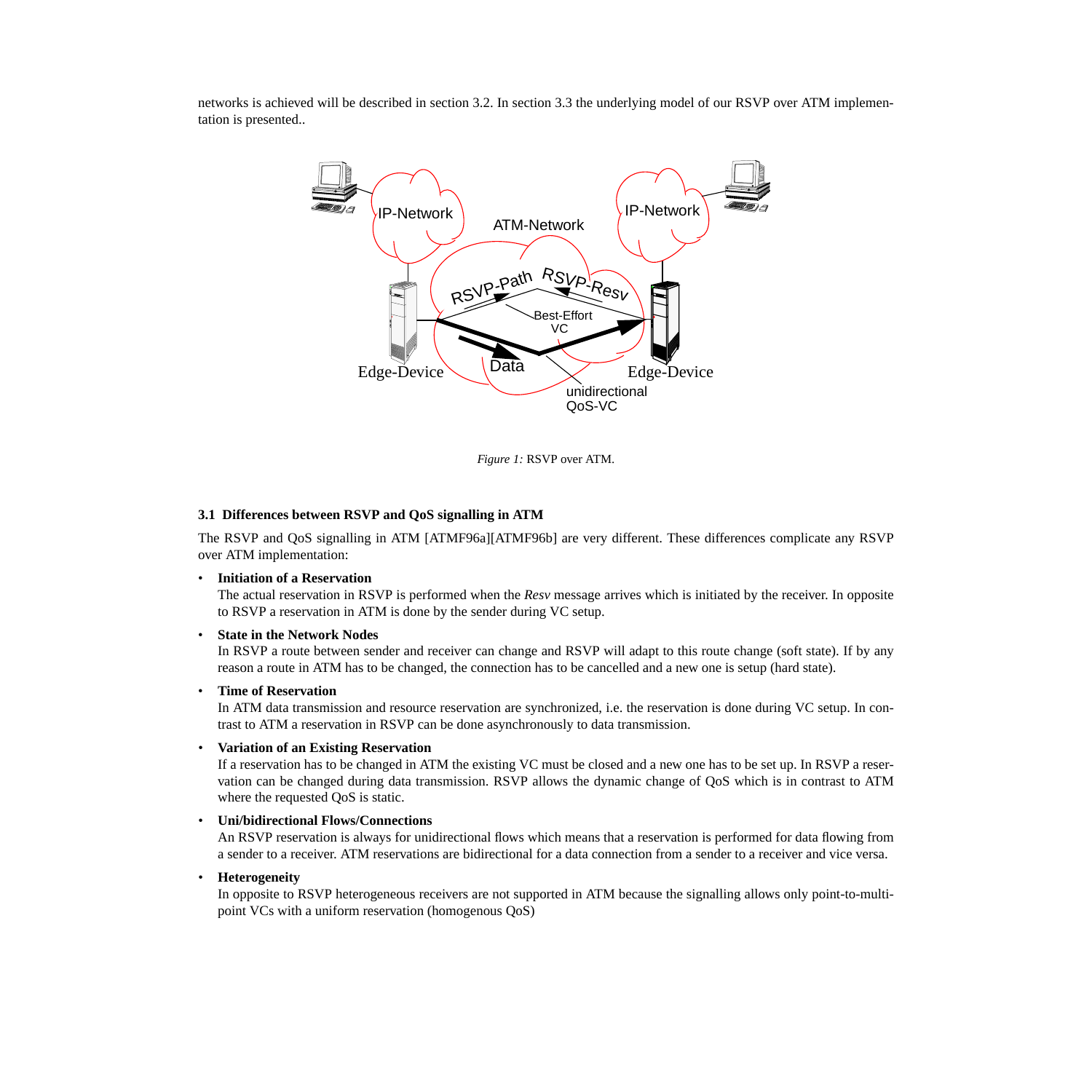<span id="page-3-0"></span>Table 1 summarizes the differences between RSVP and QoS signalling in ATM..

| <b>Characteristic</b>                      | <b>RSVP</b>                            | <b>ATM</b>                           |  |
|--------------------------------------------|----------------------------------------|--------------------------------------|--|
| Reservation style                          | Receiver-oriented                      | Sender-oriented                      |  |
| State in nodes                             | Soft state                             | Hard state                           |  |
| Reservation setup                          | Independent from connection<br>setup   | Synchronous with connection<br>setup |  |
| Modification of existing reser-<br>vations | Dynamic                                | <b>Static</b>                        |  |
| Uni-/bidirectional                         | Unidirectional                         | <b>Bidirectional</b>                 |  |
| Heterogeneity                              | Support for heterogeneous<br>receivers | Same OoS for all receivers           |  |

**Table 1: Differences between RSVP and QoS signalling in ATM**

One of the tasks of an RSVP over ATM implementation is to solve the problems that are caused by these differences.

## **3.2 QoS Support**

In order to provide QoS support for applications running on top of TCP/IP or UDP/IP on heterogeneous IP/ATM networks a mapping between IIS' QoS and the ATM QoS parameters must be implemented in the Edge-Devices. With this mapping it is possible to setup a VC which characteristics comply to the ones signalled by RSVP. The RSVP over ATM implementation has to perform the following steps for the mapping between the different QoS parameters:

- Mapping between the different IIS and ATM service classes as described in [G[aBo97\] and](#page-9-0) shown in Figure 2.
- Translation between the values of the QoS parameter from bytes (IIS) to cells (ATM).

The mapping shown in Figure 2 can only be seen as the 'theoretical optimum' because VBR and ABR are not yet implemented in most of the ATM hardware.



*Figure 2:* Mapping of QoS Service Classes.

## **3.3 Architecture of the RSVP over ATM implementation**

We extended RSVP by an interface to ATM which is responsible for the VC management. With this new interface, a flow, for which a reservation has been made, will be sent over a VC with a QoS corresponding to the one signalled by the RSVP reservation (QoS-VC) instead of a *Best-Effort-*VC as in the *Classical IP over ATM* model. That means cell-level scheduling is used in order to avoid the duplication of functionality already provided by ATM in the network/IP layer, i.e. we try to maximize the use of ATM facilities in order to alleviate the task of the network/IP layer.

In our implementation we used the Fore-API [\[FORE95\]](#page-9-0) to realize this interface including the VC management. The library routines of the Fore API provide a connection-oriented client and server model. For transmitting data between client and server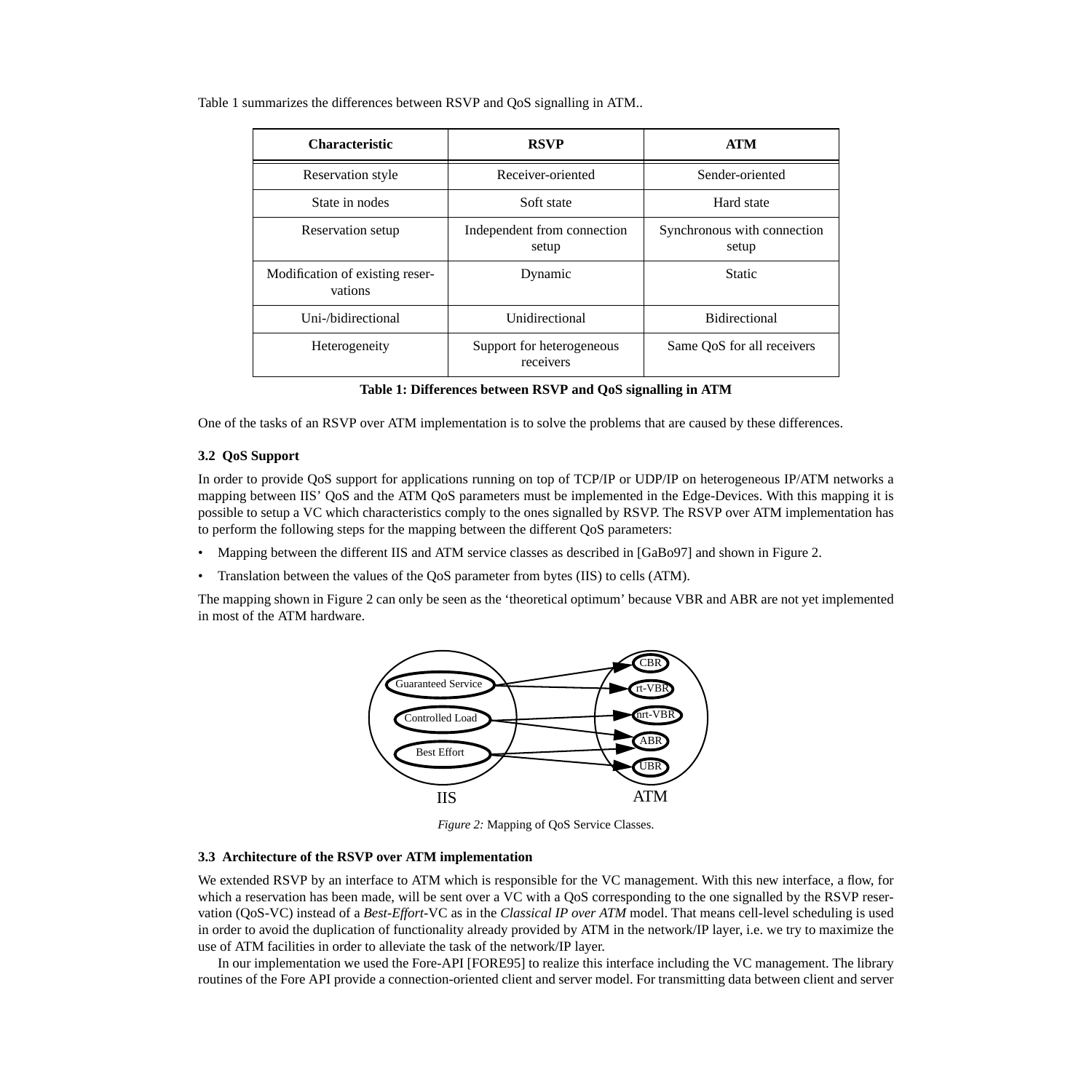<span id="page-4-0"></span>a connection has to be established first. Therefore we also had to implement a so-called ATM-Connection-Server that is responsible for the connection setup and receiving of data on the egress Edge-Device. The client of this design is part of the RSVP over ATM implementation.

The steps that have to be performed for a reservation and data transmission of a flow are as follows:

- If a *Resv* message arrives at the ingress Edge-Device, a QoS-VC to the egress Edge-Device is setup.
- After a successful setup of the QoS-VC data belonging to the flow will be sent over this VC and no longer over Classical IP's Best-Effort-VC.
- On the egress Edge-Device the ATM-Connection-Server transfers the data to the traditional LAN interface (e.g. Ethernet, Token Ring), in case the application is not running on the ATM interface of the Edge-Device.

Figure 3 illustrates the setup and disconnection for an RSVP reservation.



*Figure 3:* Setup and Disconnect of an RSVP Reservation.

To identify data that is belonging to a flow, a table exists in each Edge-Device. A new entry will be inserted in the table if a reservation arrives at the Edge-Device. Since there is no flow-label in the IPv4 header this entry contains the source and destination address, the source and destination port number and also the protocol ID of the flow. If the reservation is torn down the corresponding entry in the table will be deleted. This table is used by the *datamanagement* that is running on the Edge-Device to find out whether an IP packet arriving on the Ethernet interface belongs to a flow or not.



*Figure 4:* Extended Architecture.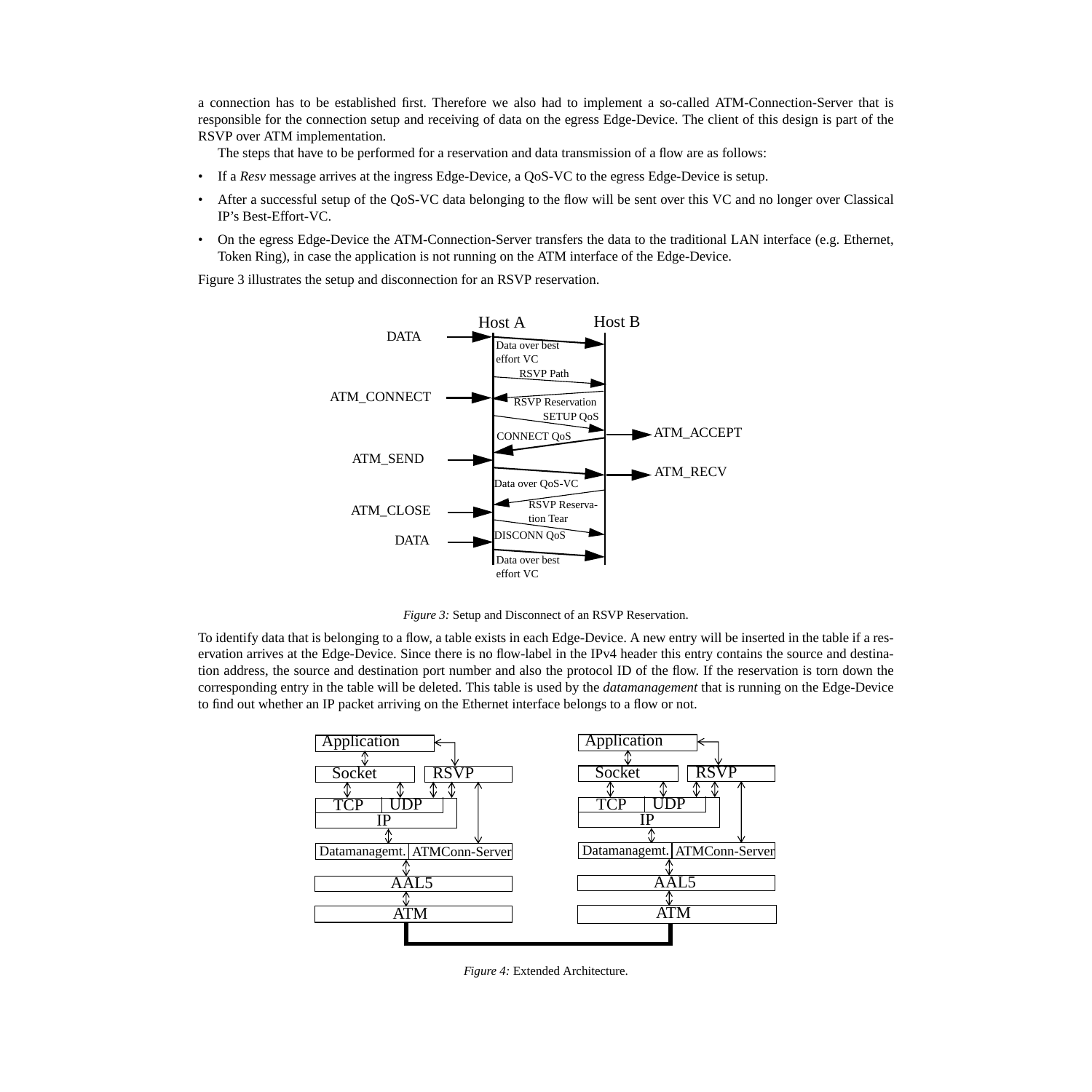<span id="page-5-0"></span>The interaction between the extended RSVP implementation, the ATM-Connection-Server and the *datamanagement* in the protocol hierarchy is shown in [Figure 4](#page-4-0). In contrast to other RSVP over ATM [\[MaMS97\]](#page-9-0) implementations we decided not to implement the VC management into the CBQ[\[FlJa95\],](#page-9-0) the packet classifying and scheduling module supplied with [\[RSVP97\]](#page-9-0), because ATM has its own traffic management which performs almost the same procedures as implemented in the CBQ. However in ATM it is done in hardware on the cell-level and is therefore much more efficient than a software scheme. The only advantage of a CBQ module 'in front of' ATM could be the possibility of doing a two-level scheduling. However, it was not our aim to investigate different strategies to assign groups of RSVP flows to ATM VCs and therefore we chose a one-to-one mapping between RSVP flows and ATM VCs.

The mapping between the IIS and ATM service classes could not be realized as described in [chapter 3.2](#page-3-0) because the Fore API does not support the reservation of resources in terms of UNI 3.0/3.1 or 4.0 service categories and parameters, but uses its own, simplified QoS model. For requesting resources three different parameters are offered by the Fore API. The values of these parameter have to be specified in kbits/s which makes a translation between bytes and cells unnecessary. On the table below the mapping between the API and IIS parameters is shown.

| <b>Fore API</b> | <b>Guaranteed Service</b> | <b>Controlled Load</b> |
|-----------------|---------------------------|------------------------|
| peak_bandwidth  | guaranteed rate $(R)$     | token bucket rate (r)  |
| mean bandwidth  | token bucket rate (r)     | token bucket rate (r)  |
| mean burst      | token bucket depth (b)    | token bucket depth (b) |

**Table 2: Mapping of QoS parameters.**

For signalling the desired QoS to RSVP the applications can simply use an API which acts as an interface to the RSVP daemon. How the interaction between the application and RSVP is realized will be shown in secti[on 4.2.](#page-6-0)

# **4 The Extended MBone VCR**

The MBone VCR is an application that allows the recording and playback of video and audio sessions that are transmitted via the MBone. But with the current version of the MBone VCR it is not possible to use the Internet Integrated Services which make it possible to record or playback data in a higher quality than best effort. However, especially for the recording case a guaranteed quality of service is very desirable, since the recorded session might be played back many times and can only be recorded once as is the case for example for a lecture. Due to these considerations we decided to implement an interface to RSVP into the MBone VCR. Section 4.1 gives an overview of the RSVP API and in [section 4.2](#page-6-0) the extended VCR is described.

## **4.1 RAPI the RSVP API**

The RAPI is the standard application programmers interface of RSVP that can be used by applications for the invocation of RSVP services [\[BrHo97\]](#page-9-0). In other words, with RAPI applications have the opportunity to request QoS. RAPI is implemented as a client library that can be linked with an application. The most important functions contained in this library are shown below:.

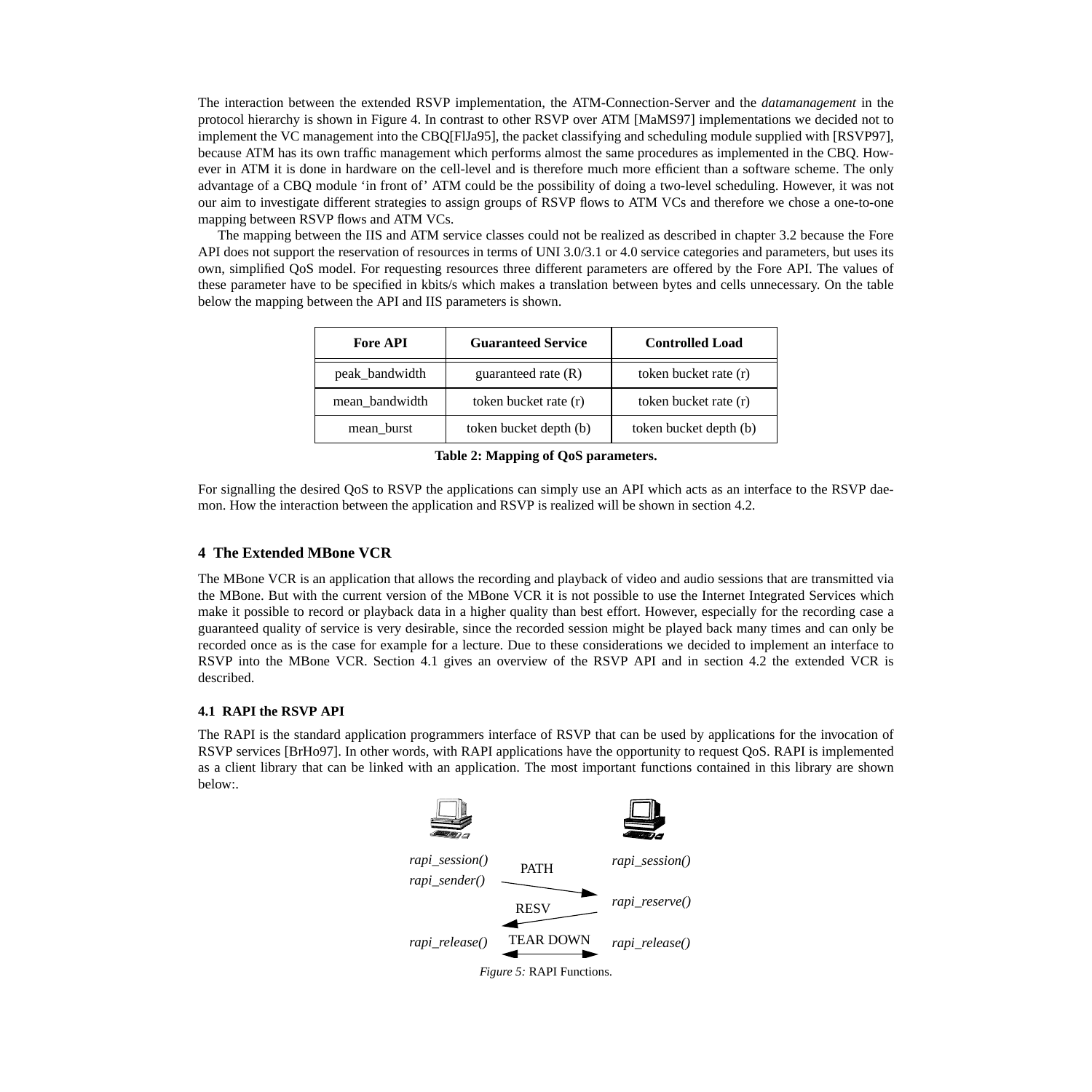- <span id="page-6-0"></span>• *rapi\_session():* creates a RAPI Session.
- *rapi\_sender():* a sending application must issue a *rapi\_sender()* call to initiate the sending of an RSVP *Path* message.
- *rapi\_reserve():* a receiving application uses *rapi\_reserve* for making a reservation.
- *rapi\_release():* removes an existing reservation.

In [Figure 5 i](#page-5-0)t is shown which functions have to be called by a sending and a receiving application.

#### **4.2 .QoS Functions of the VCR**

With the RAPI described above it is possible to give the VCR the functionality to record or playback sessions with a requested QoS. Because of the two modes of the VCR (sending or receiving data) it has to be possible to initiate either a *Path* or a *Resv* message. The extended VCR has the functionality of both the sender and receiver as they are shown i[n Figure 5](#page-5-0). Its user interface is shown in Figure 6.

|                                                                           | Million VCR v1.4a12 |                                                         |
|---------------------------------------------------------------------------|---------------------|---------------------------------------------------------|
|                                                                           | MBone VCR v1.4a02   |                                                         |
| Speed Record<br>Options<br><b>Session</b>                                 | Macro<br>Tools      | $Q_0 - 3$<br><b>Help</b>                                |
| CalREN (The Dream is Real)<br>Audio Channel (val.)<br>Video Channel (vic) |                     | <b>Baying</b><br><b>Becoming 1:00:00</b><br>Cancel      |
| <b>TSpec Setting</b><br><b>TSpec Setting</b>                              |                     |                                                         |
| Token bucket rate (in bytels):<br>Token bucket depth (in byte/s):         | 200000<br>250000    | khmedia: Audio Channel (vat)                            |
| Peak rate (in bytals):                                                    | 300000              | entrod pomet                                            |
| OK.                                                                       |                     | <b>Total time:</b><br>Cancel<br>00:11:20<br>813<br>663  |
|                                                                           |                     | Copyright (C) 1997 ICSI Berkeley, University of Manmein |

*Figure 6:* User Interface of the Extended VCR.

It was our intention that the request for QoS should be user-driven and not automated by the application (at least as far as the user can give more accurate information). Therefore a new item (*QoS*) was inserted in the top menu of the VCR as shown in Figure 6. By inserting this new item it is the users decision whether the quality for the session is adequate without a QoS request or not. The menu *QoS* includes the topics *Playing* and *Recording,* which are essentially synonyms for initiating a *Path* or *Resv* message. By choosing *Playing* the user gets a menu in which he or she is able to determine the QoS which is required to receive the data in the best possible quality. At the moment there are three parameters that can be determined by the user: *token bucket rate, token bucket depth* and *peak rate*. The furtherly needed parameters are automatically set by the implementation. We felt that it would make no sense to let the user determine all parameters which are needed for a *TSpec/RSpec,* since parameters like minimum policed unit, maximum packet size or slack are meaningless to the user. One could argue that this might also be the case for the user-selectable parameters mentioned above, however it should be pointed out that our work was not concerned with finding an adequate QoS user interface which allows users to request QoS in a very simple and intuitive way. We are aware that there is at least one layer of abstraction missing in order for a layman user to cope with the QoS parameters setting.

If the topic *Recording* is chosen almost the same window as in the *Playing* case will be shown*.* But in this case the fields *token bucket rate, token bucket depth* and *peak rate* are initialized with the values received from a *Path* message. These values can be seen as a proposal which can be edited by a user if he or she wants to request a higher or lower QoS.After insertion of the three parameters a *Path* or *Resv* message will be initiated through the extended VCR and signalled to RSVP by a RAPI call. In the case of a *Path* message the addresses of the receivers will be determined from the session information that is stored with each session. A third topic in the *QoS* menu is called *Cancel*, which allows a user to cancel an existing QoS request.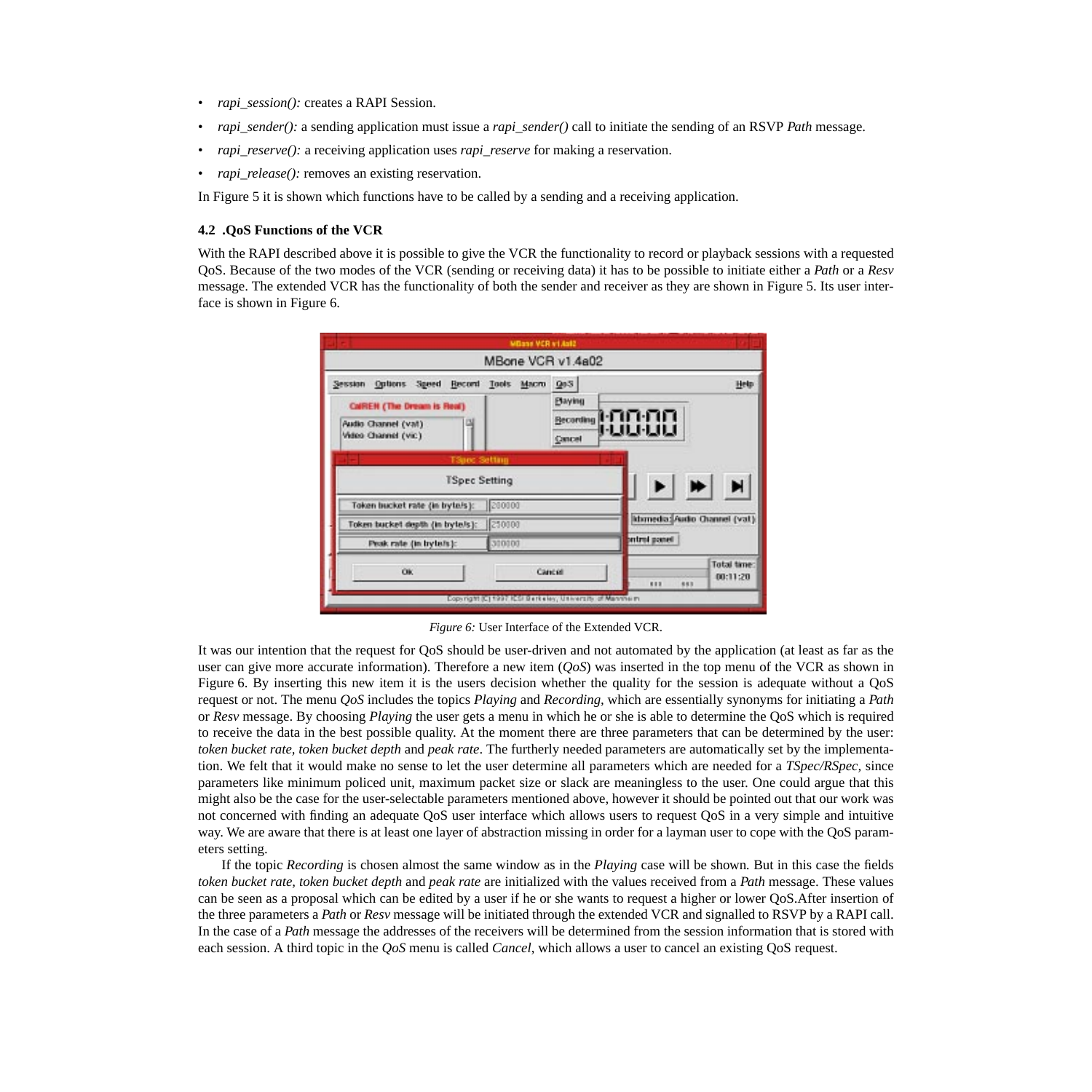In addition to the extended VCR another RSVP capable application is necessary to allow QoS supported sessions. As mentioned above, one of these already extended applications is the rsvp-vic, which allows the request for QoS in a way that it takes the values included in the received *Path* message to form a *Resv* message.

## **5 Scenarios**

To illustrate the interaction between the extended VCR, the RSVP daemon, our RSVP over ATM implementation, and the rsvp-vic, we describe some typical interactions. In each case we used the rsvp-vic as sending or receiving application to communicate with the extended VCR. In the case that the rsvp-vic recognizes that it is running on an RSVP-supported computer a *Path* message will be automatically setup in the sending case. In contrast to the extended VCR the parameters for this message can not be set by the user. In the receiving case a *Reserve* button exists in the actual window that allows the user to generate a QoS request. The parameters for the *Resv* message are adopted from the incoming *Path* message, again without invocation of the user.

#### **5.1 VCR in Playing Mode**

In the first scenario (scenario A, Figure 7) the VCR acts as a sender that distributes a session which was recorded before. With the extended VCR there is now the opportunity to distribute this session with a certain QoS. Before or during the session the user is able to generate an appropriate *Path* message, that will be propagated to all possible receivers. Depending on the IP address that is stated in the session information of a recorded session the *Path* message will be distributed as unicast or multicast message. The IP address can be edited and therefore it can be determined by the user if this session should be transmitted as unicast or multicast. The *Path* message generated by the VCR will be forwarded from RSVP router to RSVP router until it reaches its destination. In the case of an ATM backbone in between, the *Path* message will be transmitted via Fore IP [\[FORE96\]](#page-9-0) (a proprietary modified version of *Classical IP over ATM*) over the existing best effort VC. In the ingress and egress Edge-Devices no further processing on the *Path* messages has to be done than in a standard RSVP router.



*Figure 7:* Scenario A.

By using rsvp-vic as receiving application a user can press the *Reserve* button that was described above which will initiate a *Resv* message and should consequently raise the quality of the transmitted session. It has to be seen as a disadvantage that the rsvp-vic directly adopts the information received from the *Path* message because the user has no chance to manipulate this information that results in the fact that he or she is not able to change the QoS even if it is not satisfying. By using this strategy, i.e. rsvp-vic choosing exactly what the sender tells him, RSVP's capabilities to support heterogeneous, receiver-oriented QoS is essentially destroyed. After initiating a *Resv* message by RAPI this message will be sent upstream towards the sender. In each router in between the requested resources will be reserved if possible. On the transition between IP and ATM the message will also be sent over the best effort VC as it is done with the *Path* message. After the *Resv* message has reached the ingress Edge-Device an appropriate QoS-VC will be setup as described in [section 3.3.](#page-3-0) On the egress Edge-Device no further processing has to be performed by the RSVP over ATM implementation because the reservation has to be done on the Ethernet interface.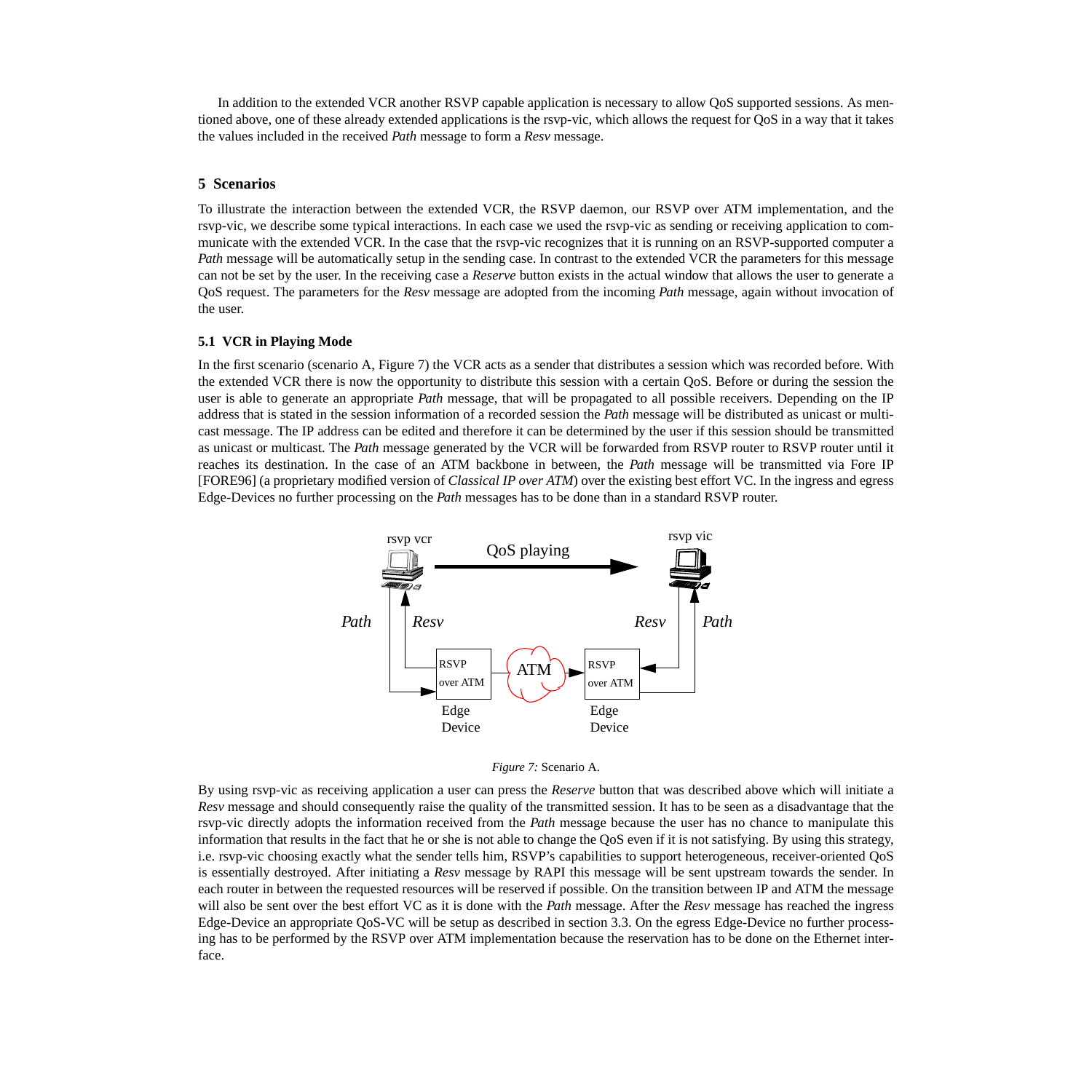#### **5.2 VCR in Recording Mode**

In scenario B (Figure 8) the recording function of the VCR is used. With the extended VCR there will be the opportunity to record a session in a higher quality than best effort. To perform this operation the recordable data must be sent from an rsvpcapable application like the rsvp-vic. Now the roles of rsvp-vic and extended VCR are interchanged. The rsvp-vic is the sender that distributes video information from e.g. a video grabber or a camera. As described above the rsvp-vic automatically initiates a *Path* message when the distribution of data is started. The *Path* message will be handled in the same way as shown in scenario A. When the *Path* message reaches the receiver this will be signalled to the VCR by a RAPI upcall. Now it is possible to initiate a *Resv* message by the use of the new implemented features described in [section 4.2.](#page-6-0) The user has the chance to accept the *TSpec* parameters that were offered by the *Path* message or to modify them according to his/her own QoS needs thereby allowing for heterogeneous receivers in contrast to rsvp-vic. The processing of the *Resv* message that is initiated by the VCR is done in the same manner as described in scenario A.



*Figure 8:* Scenario B.

#### **6 Conclusion and Future Work**

Much work has been done on the development of applications that allow the transmission of audio and video data. Since the introduction of the MBone VCR there is also the opportunity to record and play back such audio and video data transmissions. On the other hand considerable effort has been spent on the support of integrated services in the Internet as well as in ATM. Both worlds (Internet, ATM) do now offer support for integrated services but in very different ways. The increasing deployment of ATM especially in the backbone makes an integration between ATM and IP necessary. To support integrated services this integrating cannot satisfactorily be solved by *Classical IP over ATM*. In this case a more successful approach is the introduction of RSVP over ATM, which allows QoS support in heterogeneous IP/ATM networks.

It was our goal to show in a prototypical system how the support of Internet Integrated Services in heterogeneous IP/ATM networks for video and audio applications in the future may look like. Because there was no RSVP over ATM implementation available for our environment as we started our project, we had to implement our own RSVP over ATM prototype that could be used by the extended VCR and other RSVP capable applications.

In the second step we extended the MBone VCR in a manner that allows to play and record sessions in a guaranteed quality. From our point of view these enhanced applications (e.g. rsvp-vic, enhanced VCR) will lead to an increasing use of the Internet for audio and video applications. This will also be supported by the raising use of ATM as network media in the backbone, since ATM promises to support QoS on the link layer even in a WAN environment.

We are currently testing the system in relation to performance and reliability to find out in which elements further optimization has to be done.

Future work could be to improve the RSVP over ATM implementation in the areas of QoS mapping, multicast support for heterogeneous receivers and clever schemes to solve the problem of supporting RSVP's dynamic QoS. A further area of future work in the application domain could be to develop a better QoS user interface for the extended VCR in order to make it more intuitive for a layman user.